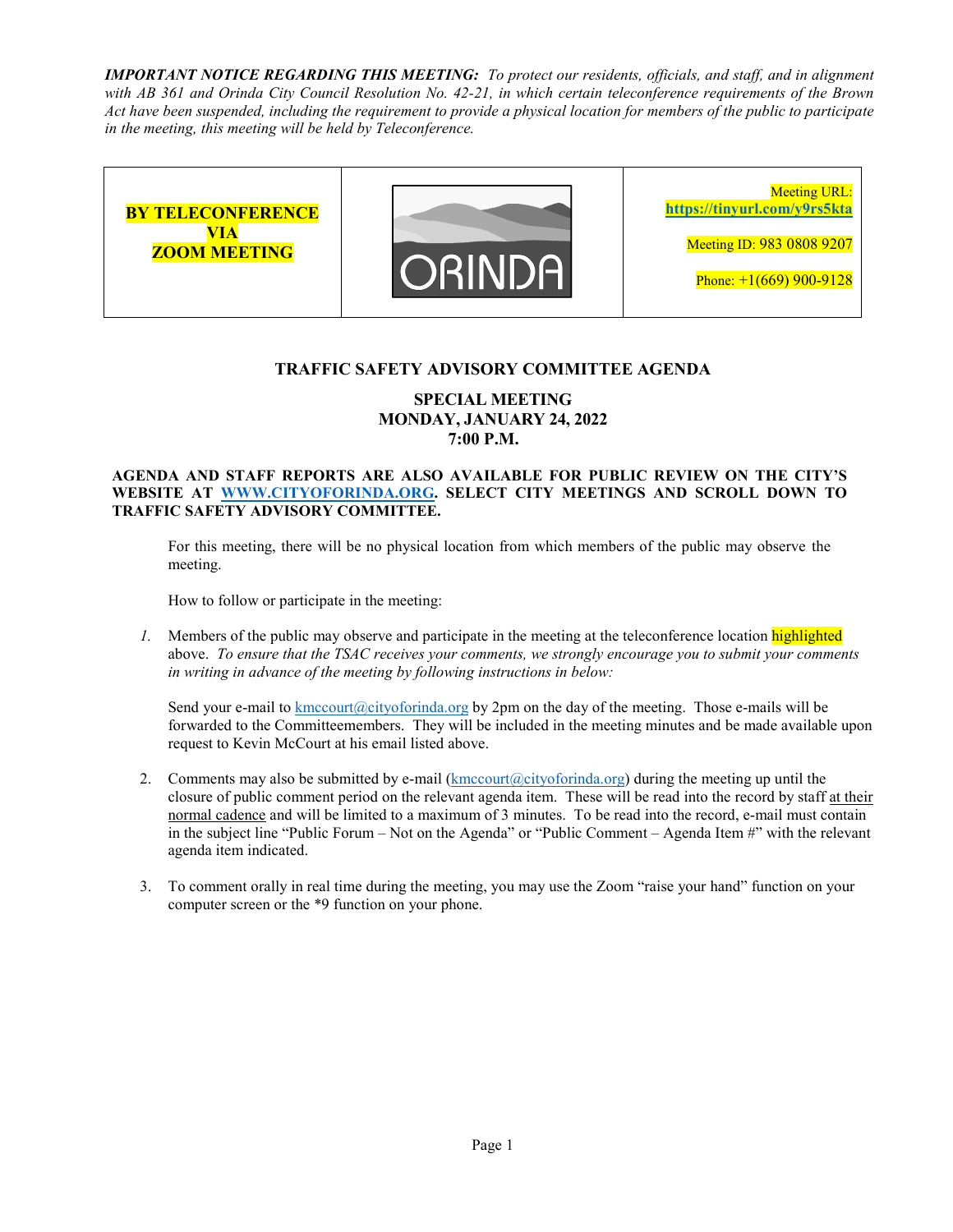#### **A. Call to Order**

- **B. Roll Call**
- **C. Traffic Safety Advisory Committee (TSAC) Meeting Minutes**  December 20, 2021

### **Recommendation:**

Approval – December 20, 2021, Meeting Minutes

#### **D. Public Forum**

The Public Forum provides an opportunity for members of the public to speak on any item within the jurisdiction of the Committee that does not appear on the agenda. A speaker has the option of addressing an item listed on the agenda if the speaker will not be present when that item is taken up. Public comment is generally limited to 3 minutes per speaker. If you would like to speak during the Public Forum, or on any item listed on the agenda, you are invited to submit a Speaker Card. The optional information you provide on the Speaker Card is made available for public inspection upon request and is subject to disclosure. You will be permitted to speak even if you decline to submit a Speaker Card.

#### **E. Discussion –Moraga Way Traffic Safety**

### **F. Traffic Calming Updates and Actions**

- 1. Briefing from Police Chief SLOW DOWN ORINDA/Traffic Citations Report
- 2. Traffic Calming Requests

### **G. Accessibility Issues**

Pedestrian Ramp Prioritization List – Location Ranking

### **H. Staff Report**

- 1. Update Current Balance of Traffic Calming Improvements Program *FY 2022 expenditures \$0 to date; \$30,000 budget = remaining balance \$30,000.00*
- 2. Update Hillcrest Drive (between Martha Road and Overhill Road) Speed Cushion Installation School Route – (DRAFT PLAN – 2nd NEIGHBORHOOD MEETING)
- 3. Update Dalewood Drive Speed Cushion Request (FEB. 1st CITY COUNCIL APPEAL MOFD)
- 4. Update Northwood Drive Speed Cushion Request (2<sup>nd</sup> NEIGHBORHOOD MEETING)
- 5. Update Sleepy Hollow Lane Various Traffic Calming Measures (FINALIZING PLAN) School Route
- 6. Update Lost Valley Drive/Valley View Drive Speed Cushions/Signage/Striping/Radar Feedback Request (NAT) – School Route
- 7. Postponed Underhill Road Speed Cushion Request (ON HOLD)
- 8. Postponed Davis Road Speed Cushion Request (ON HOLD)
- 9. Postponed Dias Dorados and La Cintilla Speed Cushions/Signage (ON HOLD)
- 10. Postponed Crestview Drive Speed Cushions/Etc. (ON HOLD)
- 11. Postponed Claremont Avenue Speed Cushions (ON HOLD)
- 12. Postponed El Toyonal– (Various Traffic Calming Measures) (ON HOLD)
- 13. Postponed Glorietta Boulevard/Martha Road (Various Traffic Calming Measures) (ON HOLD)
- 14. Postponed Wilder Road Striping and Signage (ON HOLD)

#### **I. Matters Initiated**

Consideration of matters a Committeemember wishes to initiate for placement on a future TSAC agenda.

#### **J. Adjournment**

I, Sheri Marie Smith, City Clerk, declare under penalty of perjury under the laws of the State of California that this agenda has been posted at least 72 hours in advance at the Orinda City Offices. Additional copies are available at the Orinda Library, the Orinda Community Center, and on the City's website at www.cityoforinda.org

 $\overline{\phantom{a}}$  , which is a set of the set of the set of the set of the set of the set of the set of the set of the set of the set of the set of the set of the set of the set of the set of the set of the set of the set of th Sheri Marie Smith, City Clerk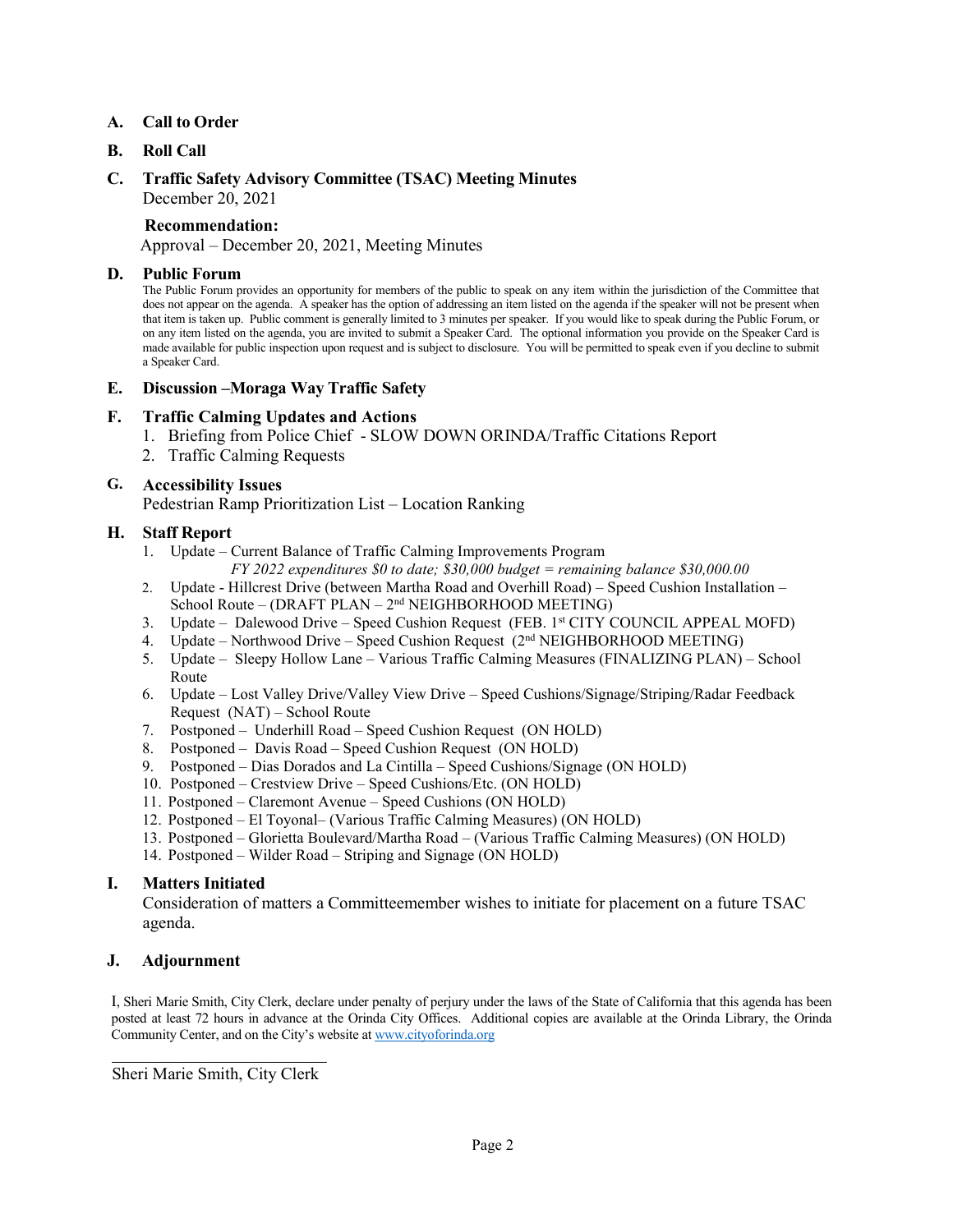### **CITY OF ORINDA TRAFFIC SAFETY ADVISORY COMMITTEE MINUTES**

December 20, 2021

A REGULAR MEETING OF THE TRAFFIC SAFETY ADVISORY COMMITTEE (TSAC) WAS HELD ON THE ABOVE DATE BY TELECONFERENCE VIA ZOOM MEETING.

## **A. CALL TO ORDER**

Chair Blaschek-Miller called the meeting to order at 7:02 p.m.

Chair Blaschek-Miller explained the process for the teleconference meeting.

### **B. ROLL CALL**

COMMITTEEMEMBERS: Travis Blaschek-Miller, Brandon Haydu, Stuart House, Emily Warren, Steve Schnier.

City Staff: Assistant Engineer Kevin McCourt, Police Officer Ari Delgado

## **C. TRAFFIC SAFETY ADVISORY COMMITTEE MEETING MINUTES** November 15, 2021

Committeemember Schnier noted that he would abstain from the motion as he was not present at the November TSAC Meeting.

MOTION: By Committeemember Warren, seconded by Committeemember Haydu, to approve the TSAC Meeting Minutes of November 15, 2021. The motion carried by a voice vote 4-0-1 (Schnier, Abstain).

## **D. PUBLIC FORUM** – None

## **E. DISCUSSION – TDA GRANT APPLICATION – NEIGHBORHOOD RESPONSES RE: PROPOSED ESTABUENO WALKWAY**

Assistant Engineer McCourt summarized that during the October TSAC meeting, the Committee recommended to the City Council the Moraga Way at Estabueno/Lavenida Drive Walkway Project (Ranked #2 on the Top 10 Priority List from the City of Orinda Bicycle, Trails, and Walkways Master Plan) and the Ardor Drive/Valley View Drive Rectangular Rapid Flashing Beacon (RRFB) Crosswalk, for the FY 2022 TDA Grant application; because the Walkway Project added parking restrictions to the area, staff contacted the Estabueno neighborhood for comments; the five responding properties were all opposed to the project; Staff recommends removing the Moraga Way at Estabueno/Lavenida Drive Walkway Project from the recommendation to the City Council.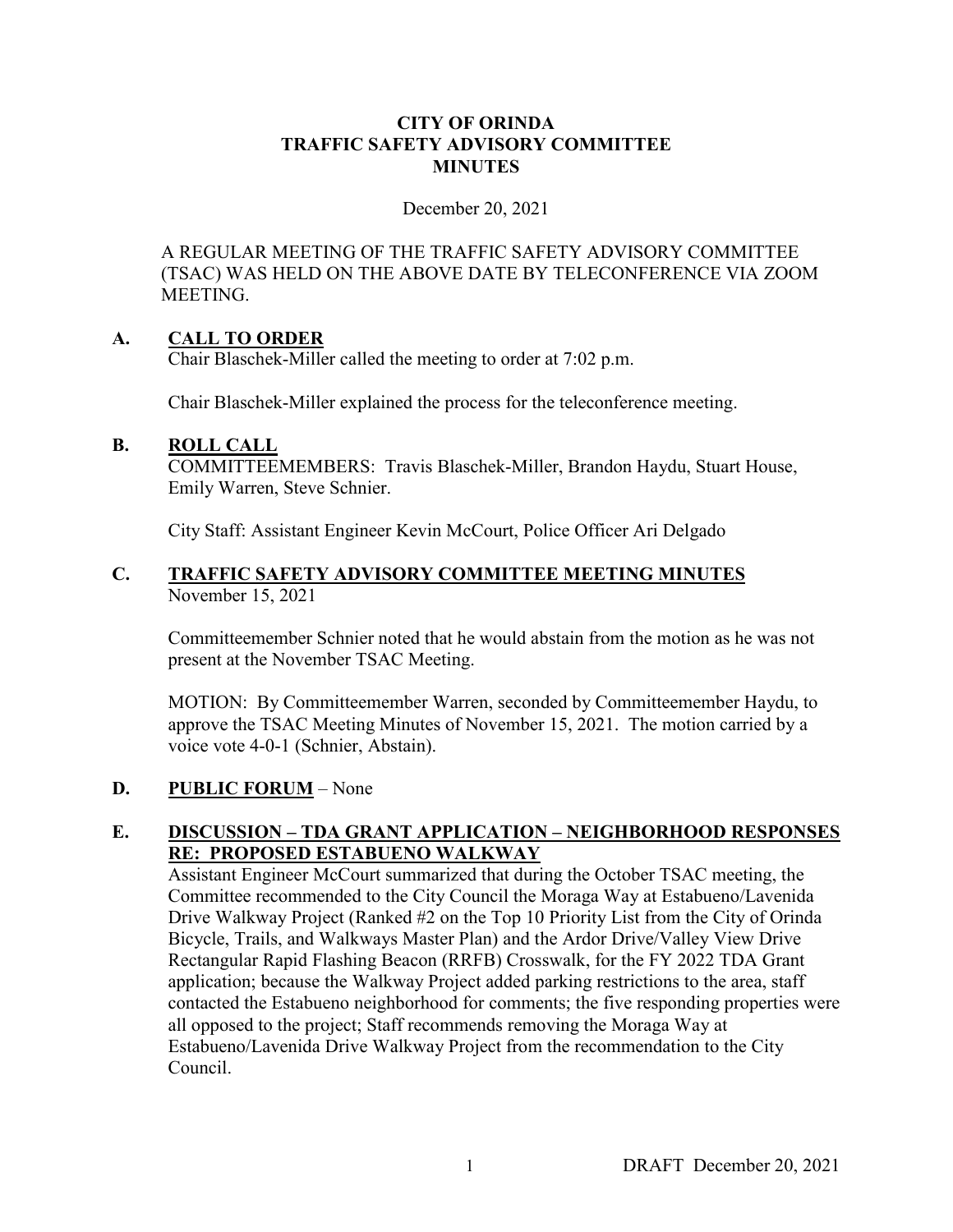MOTION: By Committeemember Warren, seconded by Committeemember Schnier, to amend the recommendation to the City Council and remove the Estabueno/Lavenida Drive Walkway Project and recommend solely the Ardor Drive/Valley View Drive RRFB Crosswalk, for the FY 2022 TDA Grant application. The motion carried by a unanimous voice vote.

## **F. DISCUSSION – MORAGA WAY TRAFFIC SAFETY**

This item was continued to a future TSAC meeting.

### **G. TRAFFIC CALMING UPDATES AND ACTIONS**

1. Briefing from Police Chief - SLOW DOWN ORINDA/Traffic Citations Report

Officer Delgado reviewed the violation statistics for October and November; there were several violations of the No Left Turn onto Ivy Drive (north) from Moraga Way; he questioned whether the sign could be extended to after 8:00 p.m. due to additional traffic on Ivy Drive.

Committeemember Haydu inquired into the feasibility of installing a traffic signal on Ivy Drive (north) and Moraga Way to alleviate the traffic.

Assistant Engineer McCourt stated that there are significant costs associated with installation of a new traffic signals.

Committeemember Schnier explained that the issue was Miramonte High School students using Ivy Drive as a cut through on their way to school and a traffic signal would not alleviate this issue.

### 2. Traffic Calming Requests

### *Wilder Road – Striping and Signage*

Assistant Engineer McCourt presented a new Traffic Calming Request submitted by Wilder neighborhood residents requesting double yellow lines in the center of the road and other potential calming measures.

Committeemember Warren noted that there are no residents adjacent to Wilder Road in the area where the striping is requested; she asked whether the striping could be completed without going through the entire traffic calming process.

Assistant Engineer McCourt stated that he would look into an alternate process and advise the TSAC at a future meeting.

MOTION: By Committeemember Schnier, seconded by Committeemember Haydu, to add the Wilder Road Traffic Calming Request to the end of the queue on the list of requests. The motion carried by unanimous voice vote.

## **H. ACCESSIBILITY ISSUES**

Assistant Engineer McCourt presented two additional separate locations to consider for pedestrian ramp installation: St. Stephens Drive and Tahos Road/Highway 24 Eastbound Off-Ramp; and at Moraga Way and Overhill Road.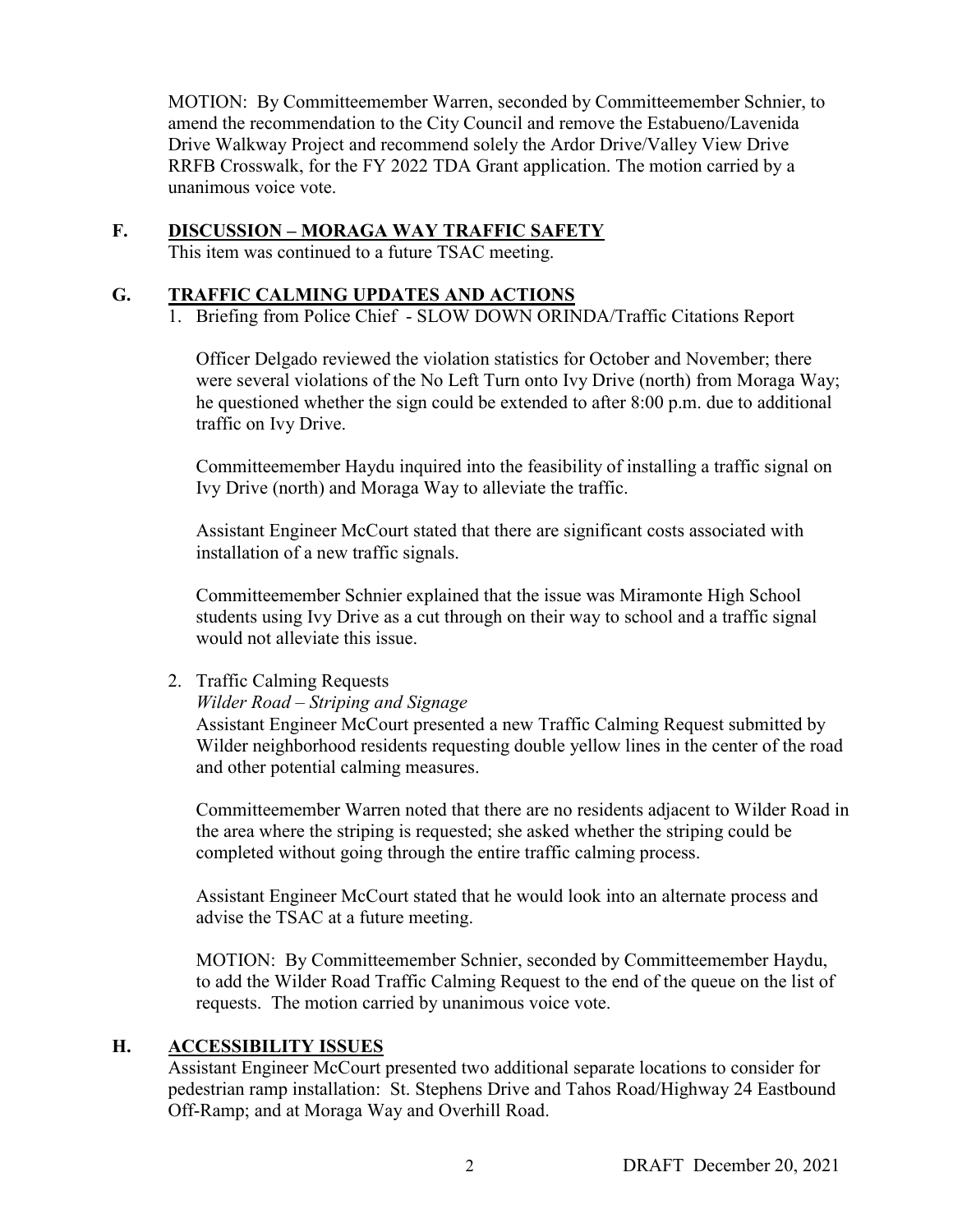Chair Blaschek-Miller supported prioritizing the pedestrian ramps at St. Stephens Drive and Tahos Road/Highway 24 Eastbound Off-Ramp.

MOTION: By Committeemember Haydu, seconded by Chair Blaschek-Miller, to modify the priority list by adding the installation of pedestrian ramps at St. Stephens Drive and Tahos Road/Highway 24 Eastbound Off-Ramp. The motion carried by a unanimous voice vote.

# **I. STAFF REPORT**

- 1. *Update Current Balance of Traffic Calming Improvements Program*  FY 2021 expenditures are \$0 to date; of the \$30,000 budget, the remaining balance is \$30,000.00.
- *2. Update Hillcrest Drive (between Martha Road and Overhill Road) Speed Cushion Installation and Radar Speed Sign Installation – (NAT Finalizing Traffic Calming Plan)*

Assistant Engineer McCourt advised that the Neighborhood Action Team (NAT) is currently working on scheduling the second neighborhood meeting.

*3. Update - Dalewood Drive – Speed Cushion Request (Appeal MOFD)*  Assistant Engineer McCourt advised that staff continues to be in communication with Fire Chief Winnacker regarding the speed cushion issue; the Dalewood NAT spoke with one of the MOFD board members regarding an alternative type of *speed table* which the Fire Chief may find acceptable.

Committeemember Schnier questioned whether MOFD has the authority of veto power; he noted that speed tables span the entirety of a street and are more of a gentle reminder rather than directly forcing vehicles to slow down.

Dana Wentworth, Orinda resident, stated that the Sleepy Hollow neighborhood was interested in the rubberized cushions as they have a lower effect on stormwater drainage.

Elizabeth Boyle, Orinda resident, noted that she had spoken with an engineer from the City of Lafayette who does not believe offsetting cushions would be effective, speed tables cost approximately \$7,000, which would be similar to the cost of speed cushions; if a speed table is the only option, the Dalewood neighborhood would like to move forward with that as the solution.

Chris Anderson, Orinda resident, questioned the cost difference and asked about the look of speed tables.

Assistant Engineer McCourt advised that the rubberized cushions have a lower cost and can be removed and replaced during repaving; additionally they can be replaced in sections as needed.

*4. Update - Northwood Drive – Speed Cushion Request (NAT DRAFT PLAN )*  Assistant Engineer McCourt advised that Neighborhood Meeting was scheduled for the following month.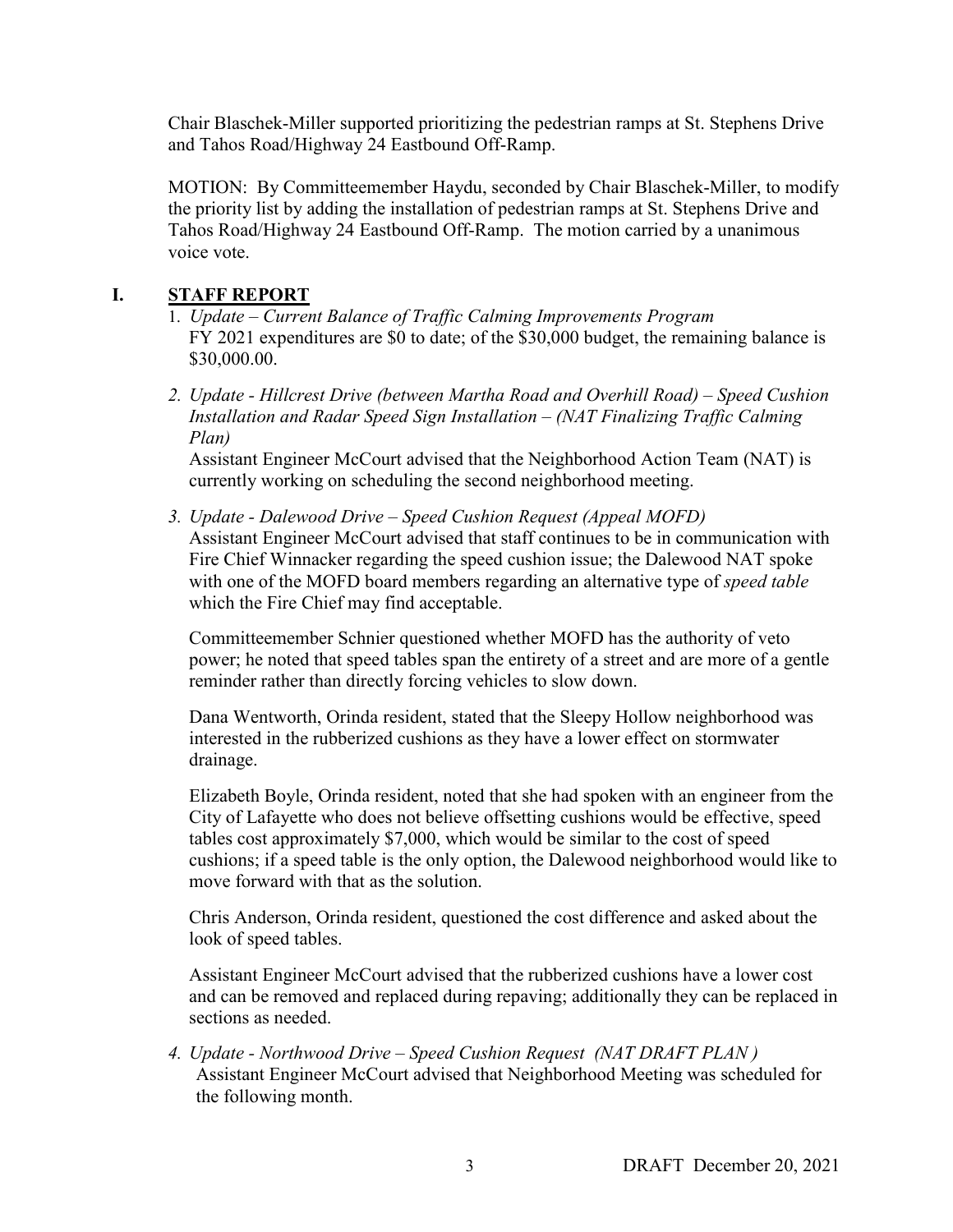*5. Postponed – Sleepy Hollow Lane – Various Traffic Calming Measures (NAT Meeting)*  Assistant Engineer McCourt advised that the neighborhood meeting was held in October and that the traffic calming plan is being finalized.

Ms. Wentworth commented that they have more work to put everything together before bringing the item back to the TSAC.

- *6. Lost Valley Drive/Valley View Drive Signage/Striping/Radar Feedback Request (NAT)* No Update.
- *7. Postponed Underhill Road Speed Cushion Request (ON HOLD)*  No Update
- *8. Postponed Davis Road Speed Cushion Request (ON HOLD)*  No Update
- *9. Postponed Dias Dorados and La Cintilla Speed Cushion/Signage Request (ON HOLD)*  No Update
- *10. Postponed Crestview Drive Various Traffic Calming Measures (ON HOLD)*  No Update
- *11. Postponed Claremont Avenue Speed Cushion Request (ON HOLD)*  No Update
- *12. Postponed Glorietta Boulevard/Martha Road Speed Cushion Request (ON HOLD)*

## **J. MATTERS INITIATED**

Items for the next TSAC agenda:

- Briefing from Police Chief SLOW DOWN ORINDA/Traffic Citations Report
- Traffic Calming Requests
- Discussion Moraga Way Traffic Safety
- Accessibility Issues ◦ Updates
- Staff Report ◦ Updates
- Traffic

Assistant Engineer McCourt reminded the Committee that the January 17, 2022, regularly scheduled TSAC meeting will be cancelled as it falls on an a holiday.

The Committeemembers confirmed that a Special TSAC meeting will be held 7:00 p.m., January 24, 2022.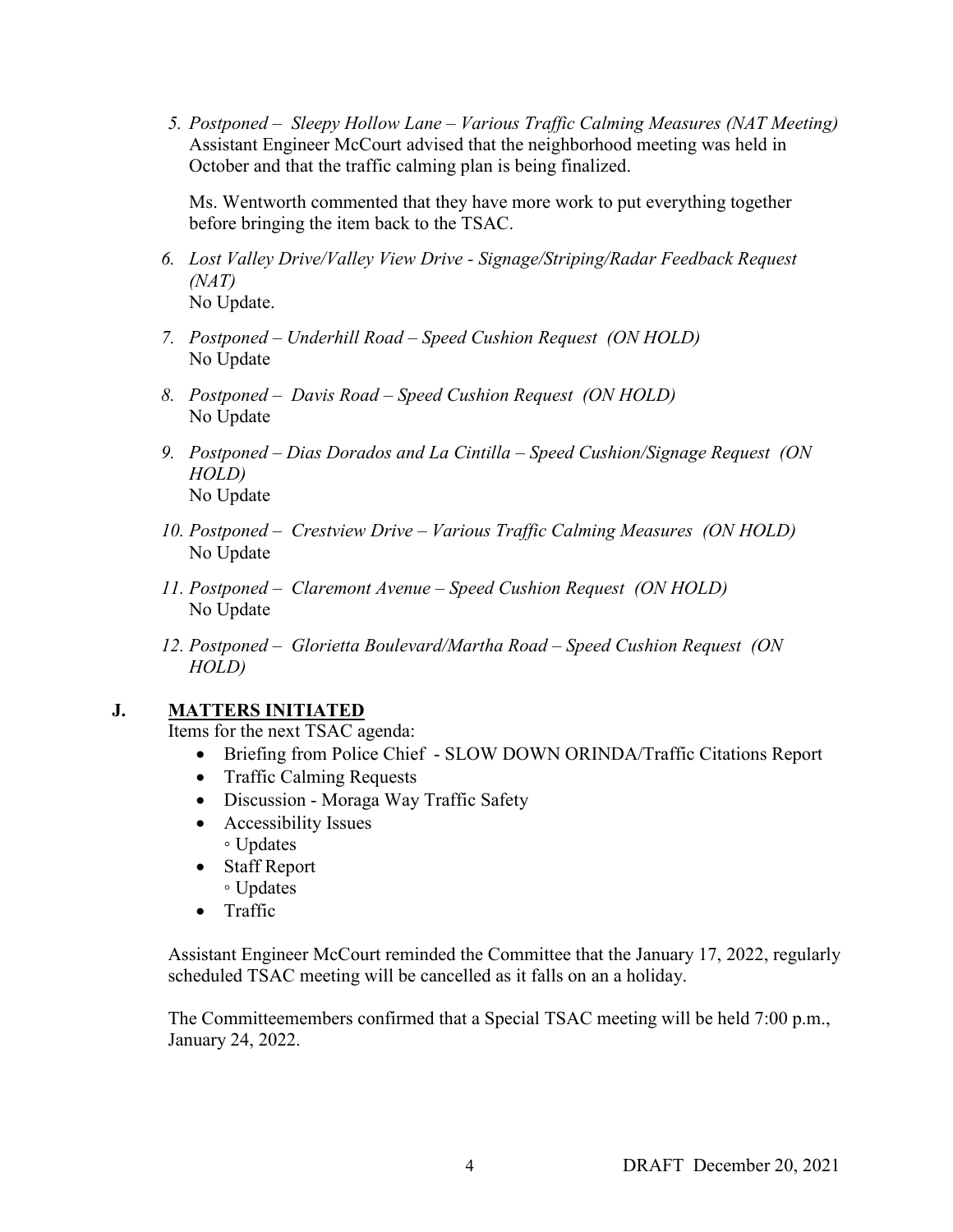# **K. ADJOURNMENT**

MOTION: By Committeemember House, seconded by Committeemember Warren, to adjourn the meeting at 8:22 p.m. The motion carried by unanimous voice vote.

The next Special TSAC Meeting will be 7:00 p.m., January 24, 2022, by Teleconference via ZOOM meeting.

Prepared by: K. McCourt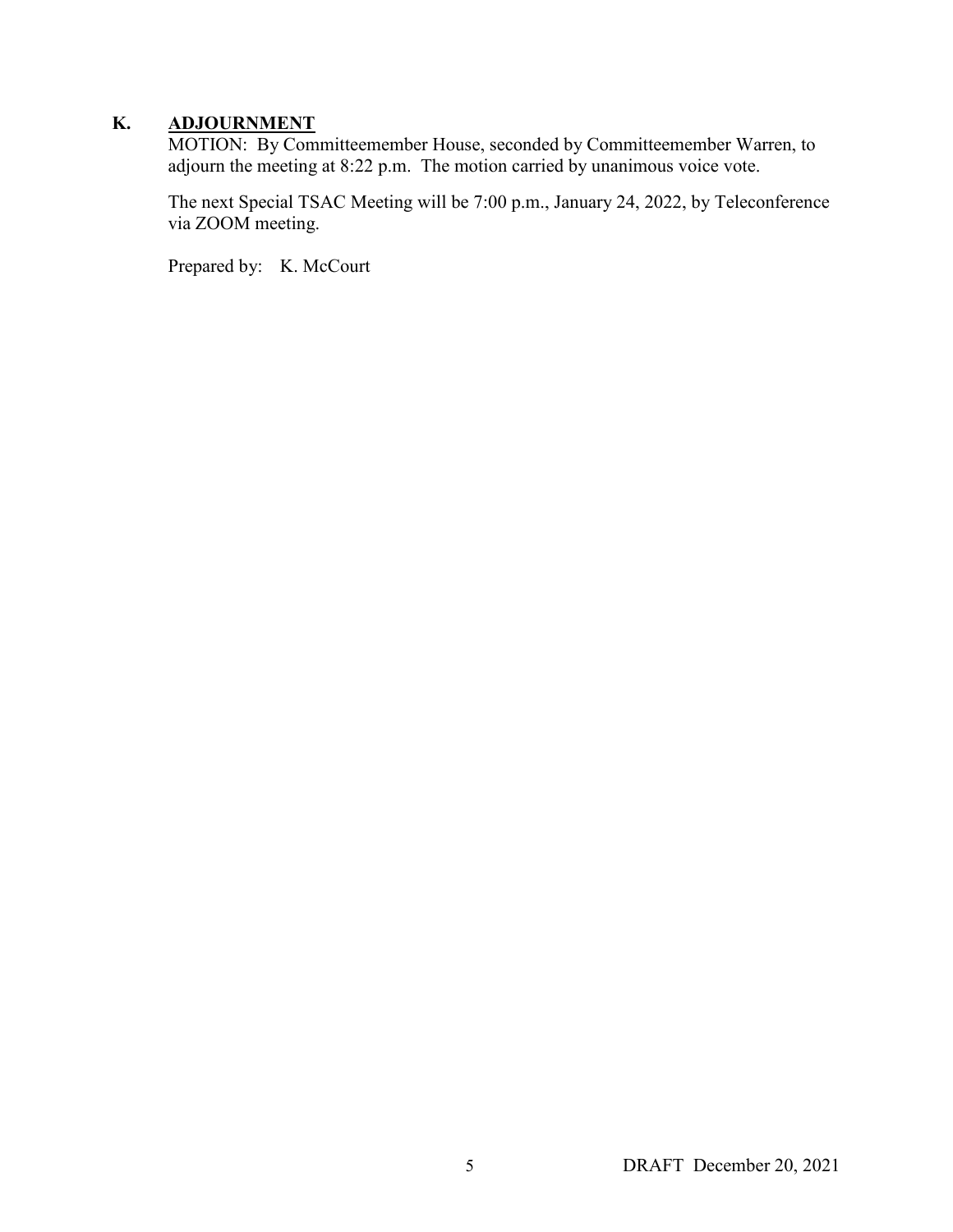| <b>December 2021 Moving Violations</b> |                               |                 |                |                               |
|----------------------------------------|-------------------------------|-----------------|----------------|-------------------------------|
| <b>CVC</b>                             | <b>INFRACTION DESCRIPTION</b> | <b>TICKETED</b> | <b>WARNING</b> | <b>LOCATION OF INFRACTION</b> |
|                                        |                               |                 |                |                               |
| <b>REGISTRATION</b>                    |                               |                 |                |                               |
|                                        |                               |                 |                |                               |
| 4000 (a)(1)                            | Unregistered vehicle (I)      | 5               |                | Moraga Way/Glorietta Blvd     |
|                                        |                               |                 |                | Moraga Way/Orchard Rd (2)     |
|                                        |                               |                 |                | Glorietta/Moraga Way          |
|                                        |                               |                 |                | Camino Pablo/Camino Encinas   |
|                                        |                               |                 |                |                               |
| 4159                                   | Change of address             |                 |                |                               |
|                                        |                               |                 |                |                               |
| 4454 (a)                               | No registration in car        | $\overline{2}$  |                | Moraga Way/Leslee             |
|                                        |                               |                 |                | Moraga Way/Brookwood Dr       |
|                                        |                               |                 |                |                               |
| 5200                                   | No plates or one missing      | 11              |                | Bryant Way/Moraga Way (5)     |
|                                        |                               |                 |                | Wanda Ln./Tahos Rd.           |
|                                        |                               |                 |                | Brookwood/Moraga Way (2)      |
|                                        |                               |                 |                | Bates Blvd/Davis Rd           |
|                                        |                               |                 |                | Bryant Way/Davis Rd           |
|                                        |                               |                 |                | Moraga Way/Bryant Way         |
|                                        |                               |                 |                |                               |
|                                        |                               |                 |                |                               |
| 5201                                   | Improper plate mouting        |                 |                |                               |
|                                        |                               |                 |                |                               |
| 5204 (a)                               | Reg tabs on rear plates       |                 |                |                               |
|                                        |                               |                 |                |                               |
| 44625                                  | <b>False Tabs</b>             |                 |                |                               |
|                                        |                               |                 |                |                               |
| <b>DRIVERS LICENSE</b>                 |                               |                 |                |                               |
|                                        |                               |                 |                |                               |
| 12500(a)                               | Unlicensed driver             | 3               |                | Casa Vieja/Casa Vieja Pl.     |
|                                        |                               |                 |                | Moraga Way/Ivy Dr             |
|                                        |                               |                 |                | Camino Pablo/Monte Vista      |
| 12951(a)                               |                               |                 |                |                               |
|                                        | CDL not in possession         |                 |                |                               |
| 14601.1(a)                             | Driving w/lic. Sus/revoked    |                 |                |                               |
|                                        |                               |                 |                |                               |
| 14601.3(a)                             | Habitual off                  |                 |                |                               |
|                                        |                               |                 |                |                               |
| 14603                                  | Disobey restriction on DL     |                 |                |                               |
|                                        |                               |                 |                |                               |
| 2159                                   | Change of address             |                 |                |                               |
|                                        |                               |                 |                |                               |
| <b>SPECIAL ANTI-THEFT</b>              |                               |                 |                |                               |
| <b>LAWS</b>                            |                               |                 |                |                               |
|                                        |                               |                 |                |                               |
| 16028(a)                               | No evidence of insurance      | $\mathbf{1}$    |                | Casa Vieja/Casa Vieja Pl.     |
|                                        |                               |                 |                |                               |
|                                        |                               |                 |                |                               |
| <b>TRAFFIC SIGNS</b>                   |                               |                 |                |                               |
|                                        |                               |                 |                |                               |
| 21453(a)                               | Red signal or arrow           | $\mathbf{1}$    |                | Camino Pablo/Miner Rd         |
|                                        |                               |                 |                |                               |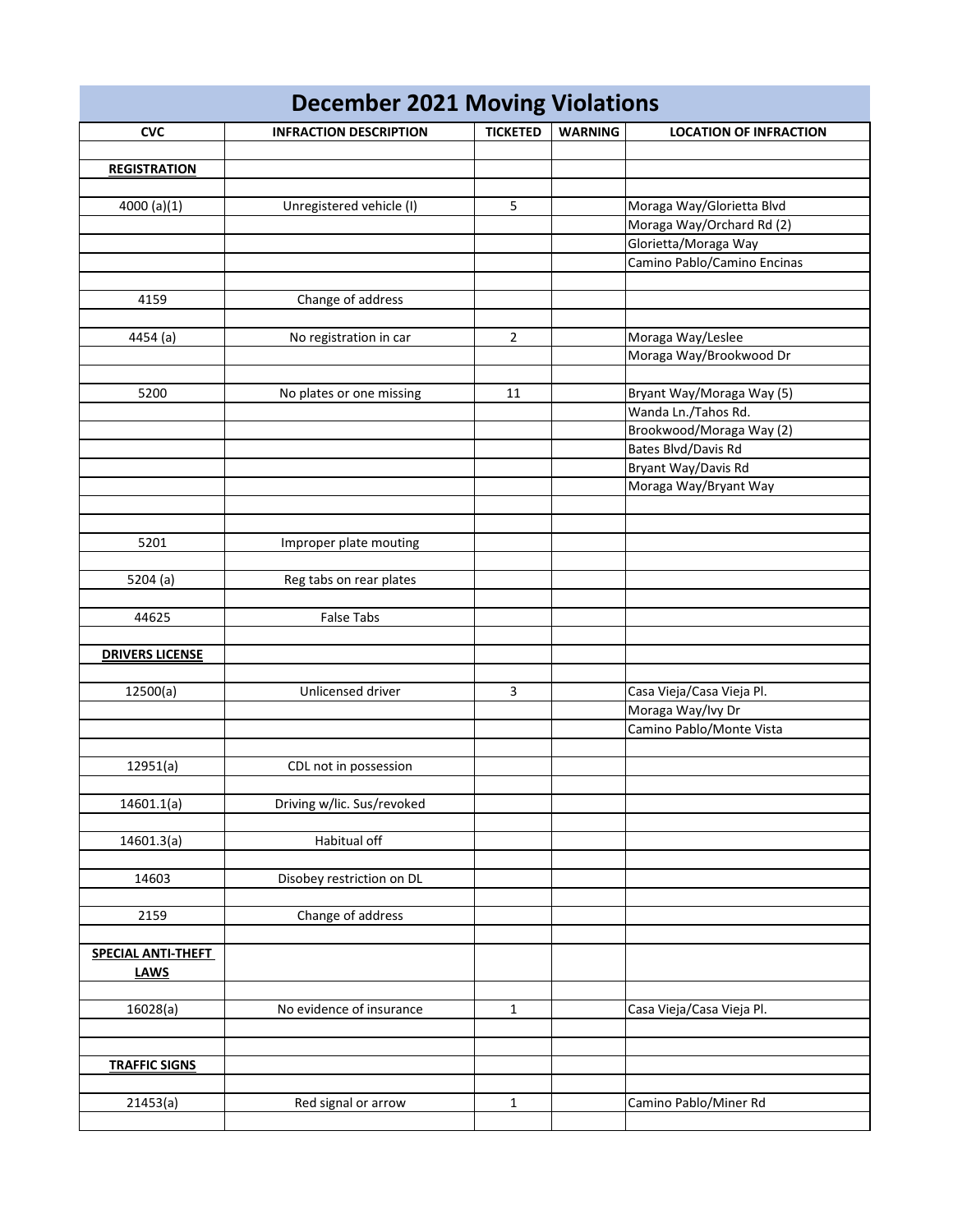| 21461(a)                                               | Failure to obey sign or signal     | 7                       | Moraga Way/Ivy Dr (3)                          |
|--------------------------------------------------------|------------------------------------|-------------------------|------------------------------------------------|
|                                                        |                                    |                         | Ivy Dr/Moraga Way (2)                          |
|                                                        |                                    |                         | Camino Pablo/Brookwood Rd                      |
|                                                        |                                    |                         | Camino Pablo/Santa Maria                       |
|                                                        |                                    |                         |                                                |
| <b>TURNING, STOPPING, &amp;</b><br><b>TURN SIGNALS</b> |                                    |                         |                                                |
|                                                        |                                    |                         |                                                |
| 21460(a)                                               | Driving over double yellow line    | $\overline{2}$          | Moraga Way/Leslee                              |
|                                                        |                                    |                         | Camino Pablo/Bear Creek                        |
|                                                        |                                    |                         |                                                |
| 22100(b)                                               | Improper left turn at intersection |                         |                                                |
|                                                        |                                    |                         |                                                |
| 22101(b)                                               | Markings or signs for turning      |                         |                                                |
| 22102                                                  | U turn in business disctrict       |                         |                                                |
|                                                        |                                    |                         |                                                |
| 22103                                                  | U turn in residential disctrict    | $\mathbf{1}$            | Ivy Dr./Moraga Way                             |
|                                                        |                                    |                         |                                                |
| 22106                                                  | Unsafe backing                     |                         |                                                |
|                                                        |                                    |                         |                                                |
| 22107                                                  | Turning W/O due caution or signal  |                         |                                                |
|                                                        |                                    |                         |                                                |
| <b>SPEED LAWS</b>                                      |                                    |                         |                                                |
|                                                        |                                    |                         |                                                |
| 22349                                                  | Max speed limit (65)               |                         |                                                |
|                                                        |                                    |                         |                                                |
| 22350                                                  | Basic speed law                    | 9                       | Camino Pablo/MonteVista (4)                    |
|                                                        |                                    |                         | Ivy Dr./Corte Del Rey                          |
|                                                        |                                    |                         | Glorietta/Meadowview Rd (2)                    |
|                                                        |                                    |                         | Camino Pablo/Santa MariaWay                    |
|                                                        |                                    |                         | Camino Pablo/Bear Creek                        |
|                                                        |                                    |                         |                                                |
|                                                        |                                    |                         |                                                |
|                                                        |                                    |                         |                                                |
|                                                        |                                    |                         |                                                |
| 23109(a)                                               | Speed contest                      |                         |                                                |
|                                                        |                                    |                         |                                                |
| <b>SPECIAL STOPS</b><br><b>REQUIRED</b>                |                                    |                         |                                                |
|                                                        |                                    | $\overline{\mathbf{3}}$ |                                                |
| 22450                                                  | Stop at stop sign                  |                         | St Stephens/El Nido<br>Moraga Way/Brookwood Dr |
|                                                        |                                    |                         | Martha Rd/Glorietta                            |
|                                                        |                                    |                         |                                                |
| <b>STOPPING, STANDING</b><br><b>AND PARKING</b>        |                                    |                         |                                                |
|                                                        |                                    |                         |                                                |
| 22502(a)                                               | Parked wrong way                   |                         |                                                |
|                                                        |                                    |                         |                                                |
| 22507.8                                                | Parking for disabled persons       |                         |                                                |
| 22514                                                  | Parking IFO fire hydrant           |                         |                                                |
|                                                        |                                    |                         |                                                |
|                                                        |                                    |                         |                                                |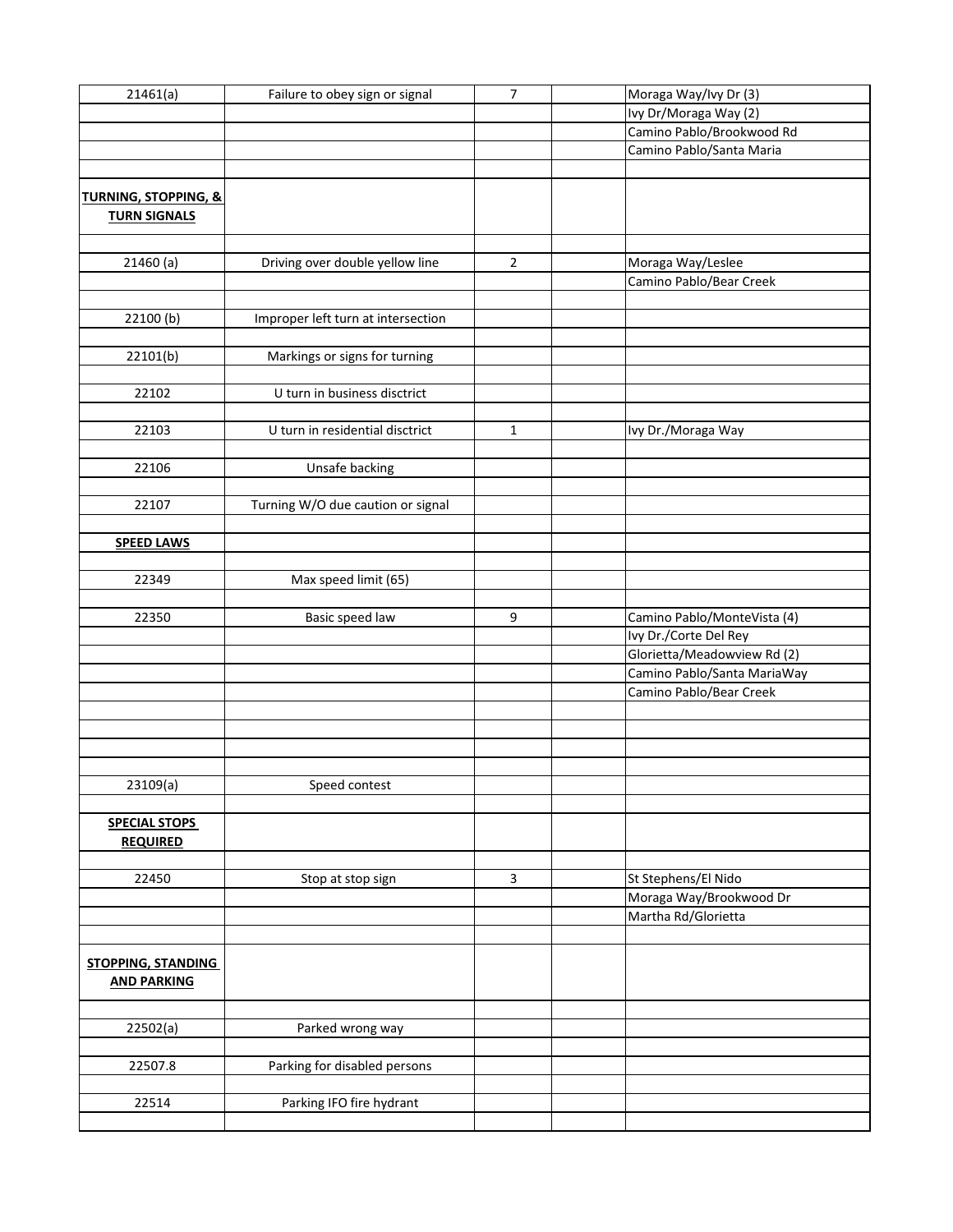| 22515                    | Setting brakes                           |              |                                |
|--------------------------|------------------------------------------|--------------|--------------------------------|
|                          |                                          |              |                                |
| 22526                    | <b>Blocking an intersection</b>          |              |                                |
|                          |                                          |              |                                |
| <b>PUBLIC OFFENSES</b>   |                                          |              |                                |
|                          |                                          |              |                                |
|                          |                                          |              |                                |
| 21100.3                  | Disobedience to person directing traffic |              |                                |
|                          |                                          |              |                                |
| 23123.5                  | Handheld device                          | 12           | Orinda Way                     |
|                          |                                          |              | Moraga Way/Orchard Rd          |
|                          |                                          |              | Camino Pablo/Brookwood Dr. (3) |
|                          |                                          |              | Camino Sobrante                |
|                          |                                          |              | Camino Pablo/Camino Encinas    |
|                          |                                          |              | Orinda Way/Santa Maria Way (3) |
|                          |                                          |              | Santa Maria Way/Orinda Way     |
|                          |                                          |              | Brookwood/Camino Pablo         |
|                          |                                          |              |                                |
| 23124                    | Handheld device - minor                  |              |                                |
|                          |                                          |              |                                |
| 23152(a)                 | Misd drunk/drugs (M)                     |              |                                |
|                          |                                          |              |                                |
|                          |                                          |              |                                |
| 23152(b)                 | Drunk/drugs +.08 (M)                     |              |                                |
|                          |                                          |              |                                |
| 23247 (a)                | <b>Interlock Required</b>                |              |                                |
|                          |                                          |              |                                |
| 23700                    | Ignition locking device                  |              |                                |
|                          |                                          |              |                                |
| 25152                    | <b>DUI</b>                               |              |                                |
|                          |                                          |              |                                |
| <b>PEDESTRIAN RIGHTS</b> |                                          |              |                                |
| <b>AND DUTIES</b>        |                                          |              |                                |
|                          |                                          |              |                                |
| 21950(a)                 | Yield to a pedestrian                    |              |                                |
|                          | Drive in bike lane                       |              |                                |
| 21209                    |                                          |              |                                |
|                          |                                          |              |                                |
| <b>DRIVING ON RIGHT</b>  |                                          |              |                                |
| <b>SIDE</b>              |                                          |              |                                |
|                          |                                          |              |                                |
| 21651(b)                 | Driving over or across barrier           | $\mathbf{1}$ | Ivy Dr/Descanso Way            |
|                          | Changing lanes without due caution       |              |                                |
| 21658(a)                 |                                          |              |                                |
|                          |                                          |              |                                |
| <b>EQUIPMENT OF</b>      |                                          |              |                                |
| <b>VEHICLES</b>          |                                          |              |                                |
| 24002                    |                                          |              |                                |
|                          | Unsafe Vehicle                           |              |                                |
|                          |                                          |              |                                |
| 24252 A                  | Inoperative brake light                  |              |                                |
|                          |                                          |              |                                |
| 24400                    | Headlamps - Headlight out (I)            |              |                                |
|                          |                                          |              |                                |
| 24400©                   | Headlamps in the rain                    |              |                                |
|                          |                                          |              |                                |
| 24409(a)                 | Low mean approaching oncoming car        |              |                                |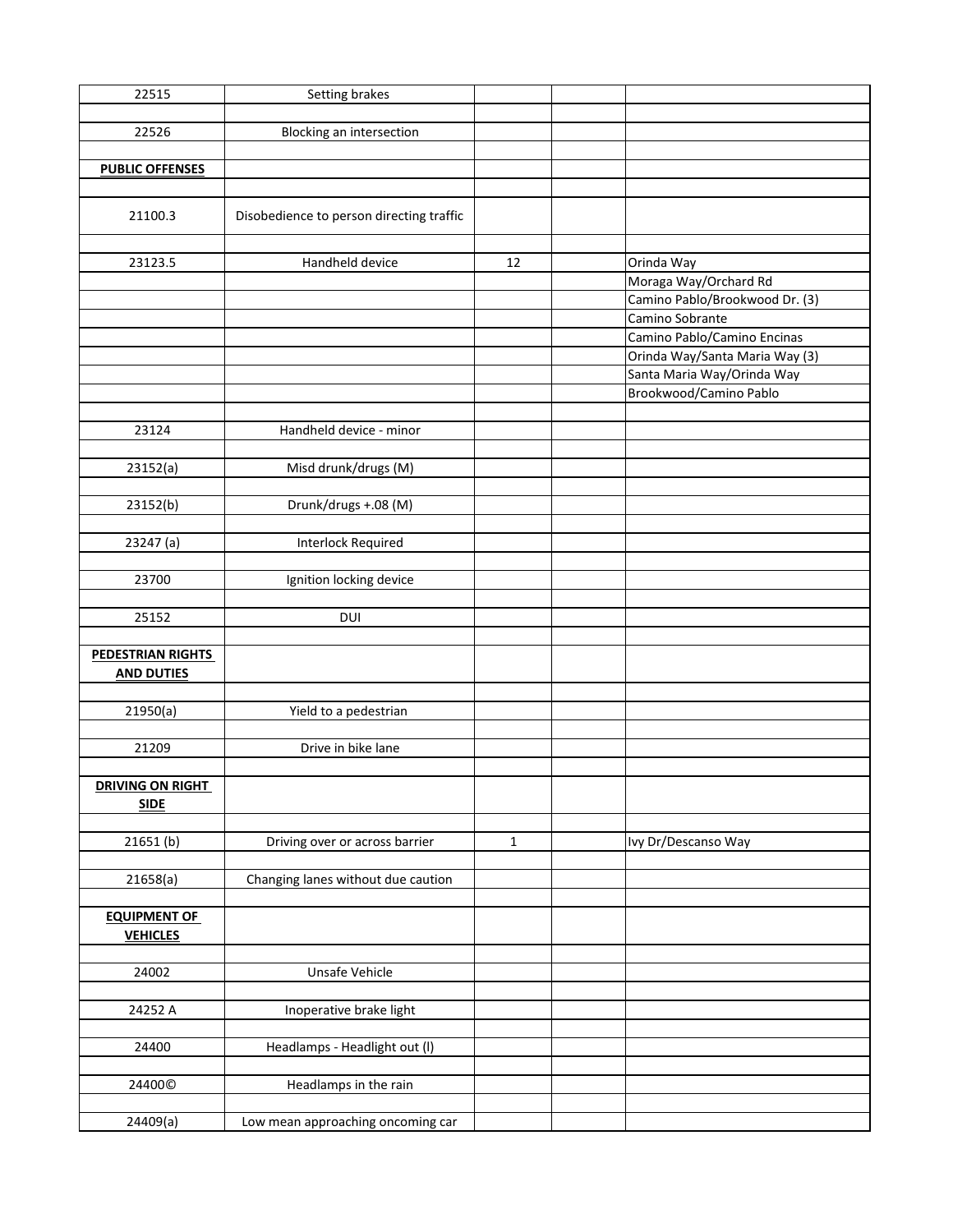| 24409 (b)    | Low beam following another vehicle    |              |           |                        |
|--------------|---------------------------------------|--------------|-----------|------------------------|
|              |                                       |              |           |                        |
| 24600        | Taillamps                             |              |           |                        |
|              |                                       |              |           |                        |
| 24600(b)     | Taillamps; two required (I)           |              |           |                        |
|              |                                       |              |           |                        |
| 24601        | License plate lamp                    |              |           |                        |
|              |                                       |              |           |                        |
| 24603(b)     | Stoplamps; two required (I)           |              |           |                        |
|              |                                       |              |           |                        |
| 24609 (b)    | Failure to dim highbeams              |              |           |                        |
|              |                                       |              |           |                        |
| 22515        | Parking brake                         |              |           |                        |
|              |                                       |              |           |                        |
| 26101        | <b>Taped Tail Lights</b>              |              |           |                        |
|              |                                       |              |           |                        |
| 52016        | Cover over lic plate                  |              |           |                        |
|              |                                       |              |           |                        |
| 26708        | Tint                                  |              |           |                        |
|              |                                       |              |           |                        |
| 26710        | Defective Windshield / Rear Window    |              |           |                        |
| 27315        | Mandatory safety belts                |              |           |                        |
|              |                                       |              |           |                        |
| 27400        | Headset or earplugs in both ears (I)  |              |           |                        |
|              |                                       |              |           |                        |
| 27803(a)     | Motorcycle helmet                     |              |           |                        |
|              |                                       |              |           |                        |
| <b>OTHER</b> |                                       |              |           |                        |
|              |                                       |              |           |                        |
| 21804(a)     | Yield R/W Private Road or Alley       |              |           |                        |
|              |                                       |              |           |                        |
| 22454©       | Passing a school bus                  | $\mathbf{1}$ |           | Rheem Blvd/Carolyn Ct. |
|              |                                       |              |           |                        |
| 21806        | Failure to Yield to emergency vehicle |              |           |                        |
|              |                                       |              |           |                        |
| 21755(a)     | Unsafe passing on right               |              |           |                        |
|              |                                       |              |           |                        |
| 21703        | Follow too close                      |              |           |                        |
|              |                                       |              |           |                        |
| 21800(a)     | Failure to yield                      |              |           |                        |
|              |                                       |              |           |                        |
| 21800(d)     | Inoperable Signals                    |              |           |                        |
|              |                                       |              |           |                        |
|              | <b>TOTAL</b>                          | 59           | $\pmb{0}$ |                        |

LAST MONTH 18 -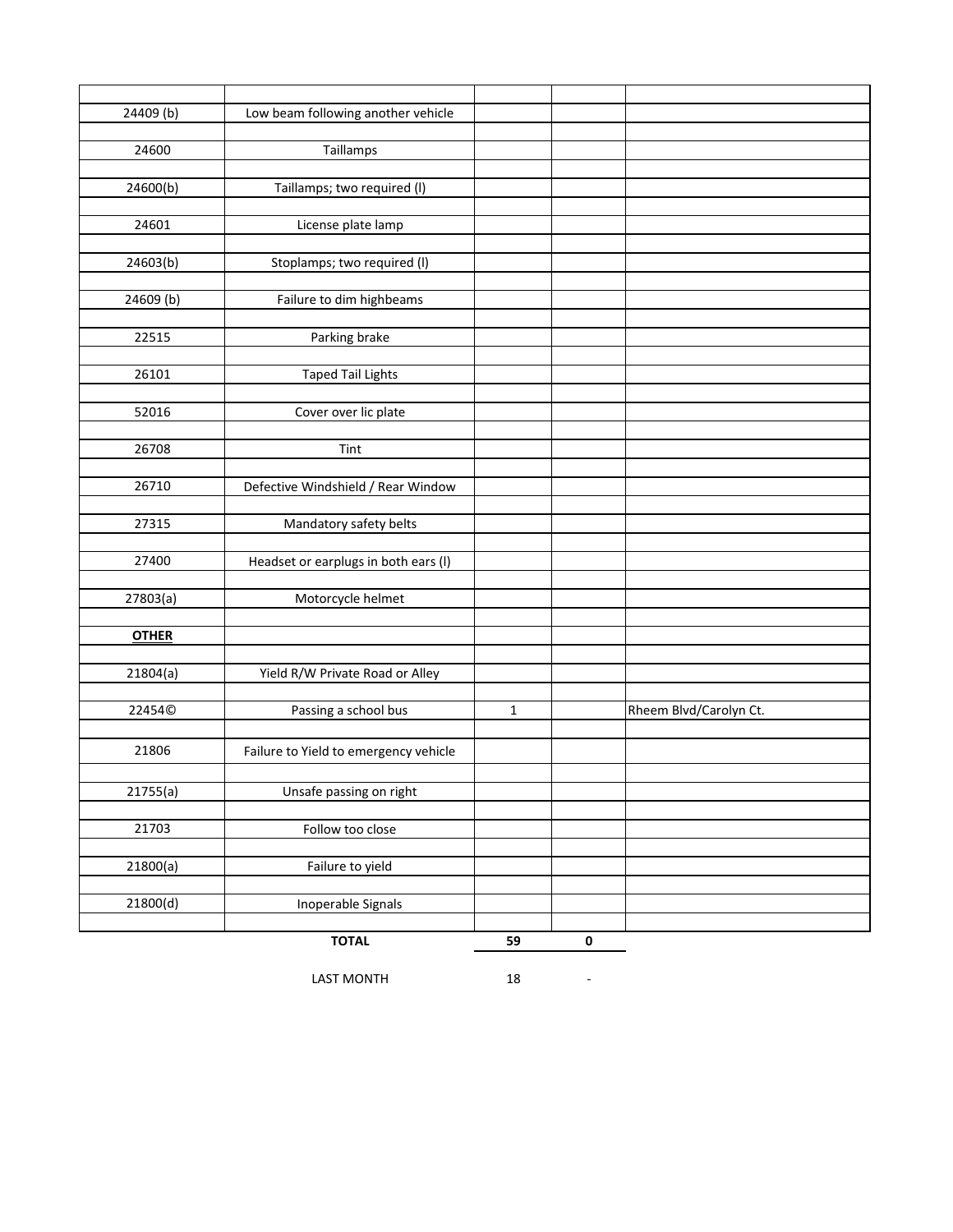| December 2021 Orinda Municiple Codes |                                        |                 |                               |  |  |
|--------------------------------------|----------------------------------------|-----------------|-------------------------------|--|--|
| OMC                                  | <b>INFRACTION DESCRIPTION</b>          | <b>TICKETED</b> | <b>LOCATION OF INFRACTION</b> |  |  |
|                                      |                                        |                 |                               |  |  |
| 10.36.020                            | 72 hr parking only                     |                 |                               |  |  |
|                                      |                                        |                 |                               |  |  |
| 10.36.030                            | Car for sale/advertise                 |                 |                               |  |  |
|                                      |                                        |                 |                               |  |  |
| 10.36.080                            | Vehicle outside marked space           | 5               | Bryant Way/Moraga Way (3)     |  |  |
|                                      |                                        |                 | Brookwood/Moraga Way          |  |  |
|                                      |                                        |                 | Moraga Way                    |  |  |
|                                      |                                        |                 |                               |  |  |
| 10.36.100                            |                                        |                 |                               |  |  |
|                                      | Obstructing mailbox                    |                 |                               |  |  |
| 10.40.040                            | Commercial loading zone                |                 |                               |  |  |
|                                      |                                        |                 |                               |  |  |
| 10.44.030                            | Failure to obey no parking             | 1               | Bryant Way/ IFO of Theatre    |  |  |
|                                      |                                        |                 |                               |  |  |
| 10.44.050                            | Parking in pass pick up zone           |                 |                               |  |  |
|                                      |                                        |                 |                               |  |  |
| 10.44.050b                           | Parking within crosswalk               |                 |                               |  |  |
|                                      |                                        |                 |                               |  |  |
| 10.44.050c                           | Parking within red zone                |                 |                               |  |  |
|                                      |                                        |                 |                               |  |  |
| 10.44.050e                           | Obstucting public/private driveway     | 1               | Moraga Way                    |  |  |
|                                      |                                        |                 |                               |  |  |
| 10.44.050f                           | Parking on sidewalk                    |                 |                               |  |  |
|                                      |                                        |                 |                               |  |  |
| 10.44.050g                           | Vehicle obstructing traffic            |                 |                               |  |  |
|                                      |                                        |                 |                               |  |  |
| 10.44.050h                           | Double parking                         |                 |                               |  |  |
|                                      |                                        |                 |                               |  |  |
| 10.44.050i                           | Parking within bus zone                |                 |                               |  |  |
|                                      |                                        |                 |                               |  |  |
| 10.44.060                            | Curb parking                           |                 |                               |  |  |
|                                      |                                        |                 |                               |  |  |
| 10.44.070                            | Exceeding posted time limit            |                 |                               |  |  |
|                                      |                                        |                 |                               |  |  |
| 10.44.090                            | Failure to curb wheels on hill         |                 |                               |  |  |
|                                      |                                        |                 |                               |  |  |
| 10.52.030                            | Oversize/commercial vehicle prohibited |                 |                               |  |  |

**TOTAL** 7

**LAST MONTH** 4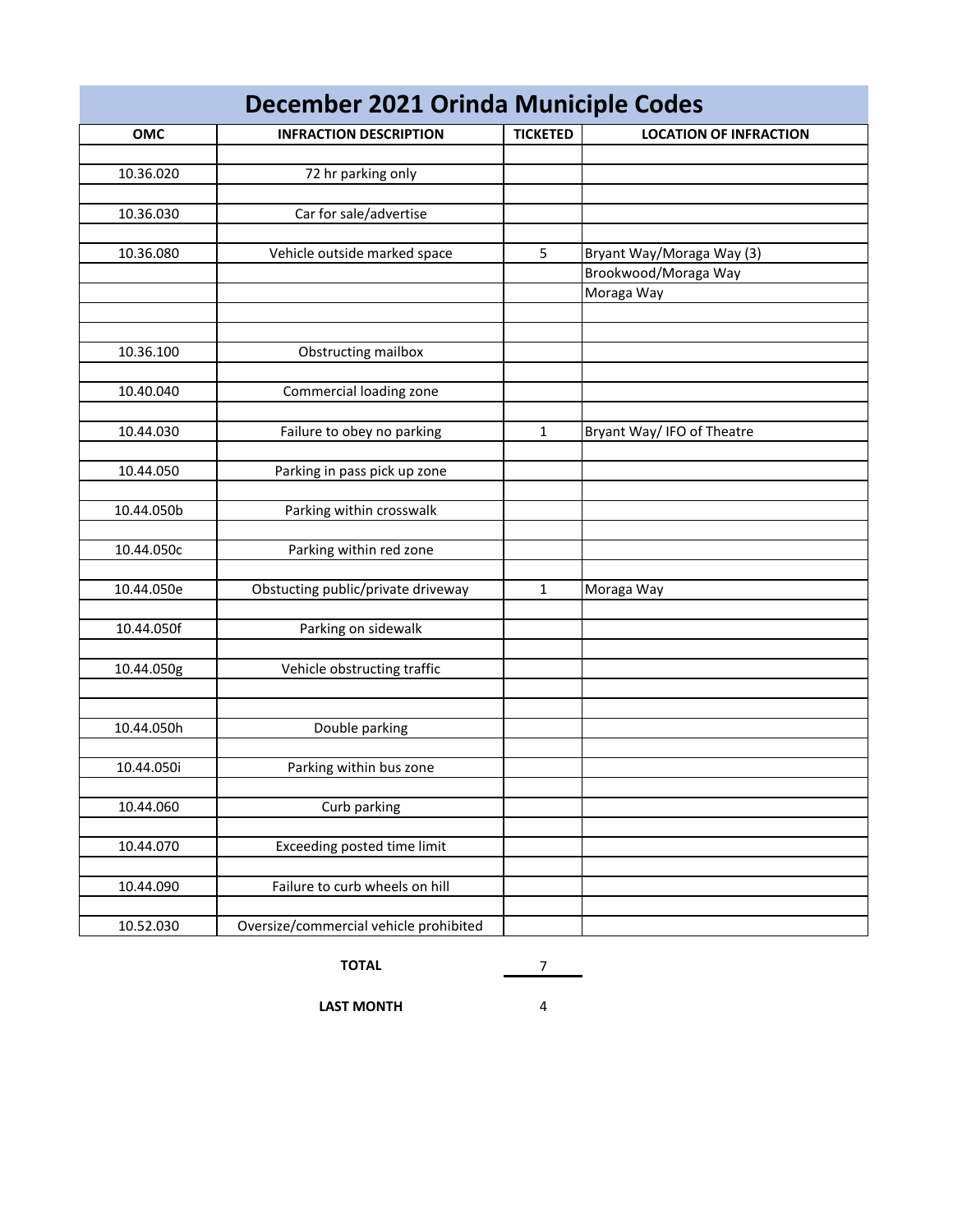| <b>Annual Totals</b> |                |                |                 |
|----------------------|----------------|----------------|-----------------|
| <b>MONTH</b>         | <b>CVC</b>     | <b>OMC</b>     | <b>WARNINGS</b> |
| January              | $\overline{2}$ | 0              |                 |
| February             | 17             | $\mathbf 0$    |                 |
| March                | 28             | 1              |                 |
| April                | 25             | 5              |                 |
| May                  | 49             | 5              |                 |
| June                 | 49             | 6              |                 |
| July                 |                |                |                 |
| August               |                |                |                 |
| September            |                |                |                 |
| October              | 29             | 5              |                 |
| November             | 18             | 4              |                 |
| December             | 59             | $\overline{7}$ |                 |
|                      | 276            | 33             | 0               |
| <b>TOTAL TICKETS</b> | 276            | 33             | 0               |